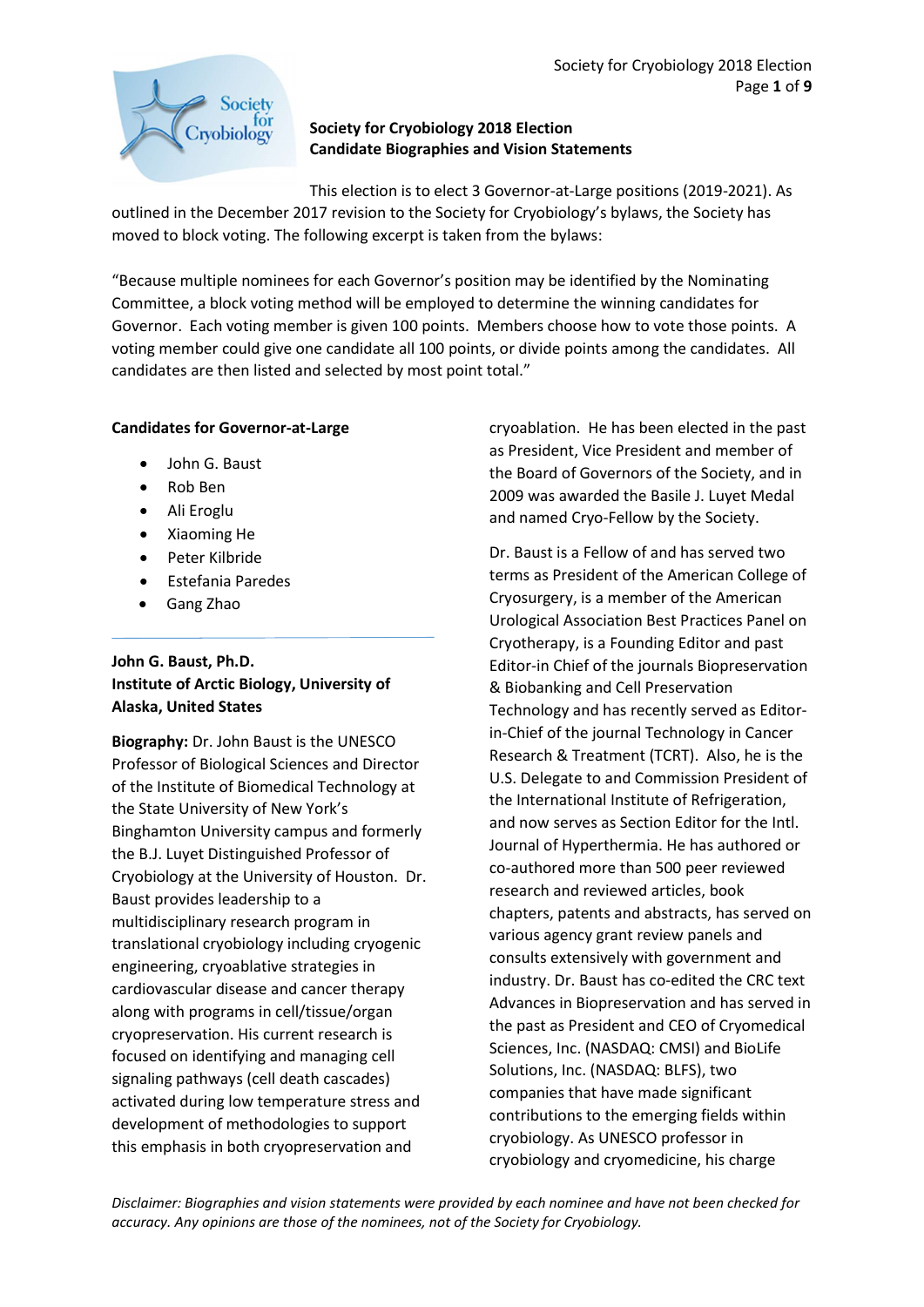under this appointment is to work with various institutes in both the Ukraine and Russia to support their programs in the cryosciences.

Vision: Cell cryopreservation is now a fundamental process used in many areas of agriculture, basic sciences and medicine. Simply stated, without the discoveries by our colleagues, fields such as in vitro fertilization, cell therapy, diverse cancer therapies and the related banking of cells, tissues and organs would be severely hampered, if not impossible. As just one example, without the groundbreaking discoveries by members of our Society, the works of Dr. Robert Edwards (2010 Nobel Award) and the subsequent achievements in infertility treatments and the transplant of cryopreserved embryos would not have been possible. Numerous other Nobel Awardees have also benefited from the discoveries made but without attribution by our discipline.

How often do we observe a media report on some advancement in the biomedical sciences featuring an investigator extracting a cryopreserved sample through a cloud of water vapor condensate above a liquid nitrogen dewar? The answer is often but without reference to our science! Why is this? Why do we find our discipline turning in some obscure intellectual cul-de-sac of obscurity?

It is apparent, at least to me, that cryobiology suffers a disconnect between discovery and credit for its translation. To overcome this short-coming we need a Board willing to explore and develop strategies to bring greater recognition to as many of our programs as might be reasonable. One fundamental strategy is essential. The Board must develop a program characterized by lay publication and media releases that emphasize "discovery" in cryobiology. Discoveries emanating from university

research, from clinical and corporate partnerships and from patents represent just a few targets that will enhance the image of cryobiology. The Board must also develop a program to assure the growth, development and hoped for success of our younger investigators through programs of recognition that will improve stature within their home institutions and among various funding agencies. Why is it that some in cryobiology are very well funded on a continuous basis while many must "scratch and claw" to keep a lab going? Is it the science that's different? Probably not. Is it the ability to "tell a better story" or culture better relationships with funding agencies? Probably yes. As a Board, we must develop a "cryoscientist mentoring" program designed to identify and nurture the skills of the next generation of cryobiologists.

As Board members and officers, we are advocates for and ambassadors of the Society, its Journal and our science. It is our role to advocate for the Society and discipline at diverse annual meetings, workshops and symposia. I have always and will continue to assume a "bully pulpit" role with relevant funding agencies, industry and other societies to strengthen the image of the discipline. In this capacity, I will continue to represent the strengths, diversity and quality of the discipline with an eye toward improving disciplinary recognition and funding opportunities.

Declaration of Competing Interest: I have no actual or perceived competing interests in relation to the position for which I am a candidate.

### Robert N. Ben, Ph.D University of Ottawa, Canada

Biography: Professor Ben obtained his undergraduate degree in Biochemistry from Laurentian University in 1990. He then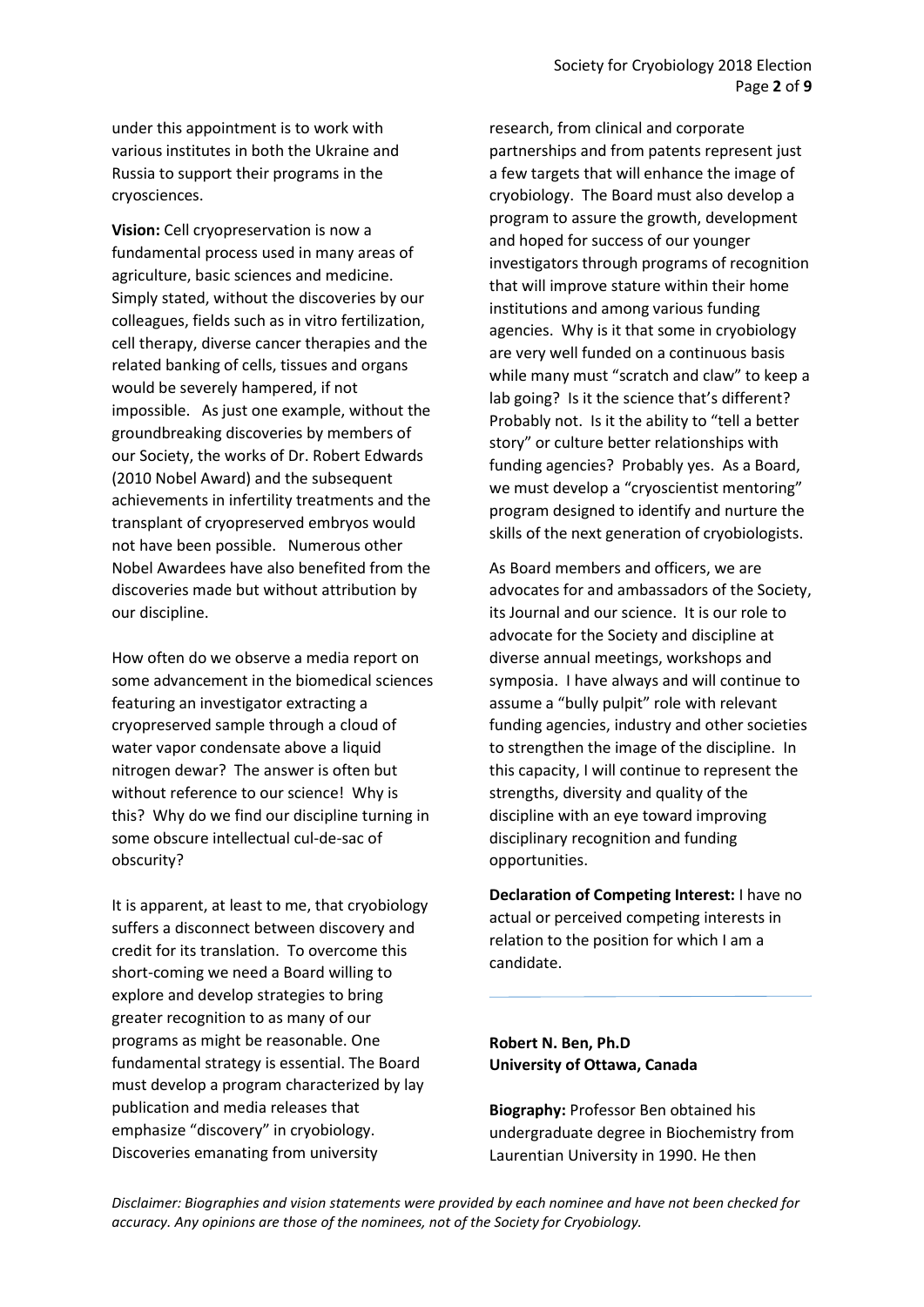pursued graduate studies in synthetic organic chemistry at the University of Ottawa under the supervision of Professor Tony Durst and obtained his PhD in 1994. After a postdoctoral position at the University of Toronto from 1994-1996 under the supervision of Professor Mark Lautens, he accepted a Research Associate position at the Steacie Institute of Molecular Sciences (SIMS) at the National Research Council of Canada in Ottawa. In 1998, he started his independent research career as an Assistant Professor in the Department of Chemistry at the State University of New York (SUNY) at Binghamton. During the summer of 2003, he joined the Chemistry Department at the University of Ottawa as a Canada Research Chair in Medicinal Chemistry (Tier 2). In 2013, he accepted the Directorship for the Biopharmaceutical Sciences (BPS) and Biomedical Sciences (BMS) programs at the University of Ottawa.

Since his tenure at the University of Ottawa Dr. Ben has established a nationally and internationally recognized research program at the interface between organic chemistry and biology. Specific research interests encompass organic synthesis, bioorganic chemistry, carbohydrates, peptides, glycoconjugates and cell biology with the main focus being the rational design of new and improved cryoprotectants. As such, the students in his laboratory get extensive training in modern synthetic organic chemistry and also modern cell culture techniques, live cell imaging, flow cytometry and various cell assays. Much of the work in his laboratory utilizes cultured cells (liver, kidney) as well as primary cells such as hematopoietic stems cells (HSCs) from cord blood and human red blood cells (RBCs). In the last 8 years, Dr. Ben's research program has focused on the rational design of novel ice recrystallization inhibitors that can serve as new cryoprotectants. Conventional cryoprotectants such as dimethyl sulfoxide (DMSO) and glycerol fail to control the growth

of ice during freezing and in particular fail to control ice recrystallization during warming. This results in extensive cellular damage and decreases both post- thaw viability as well as functionality. Given the rapid development in the fields of regenerative medicine and tissue engineering there is an urgent need for improved cryoprotectant and cryopreservation protocols.

Dr. Ben is an invited reviewer for more than 15 scientific journals. He was an editorial board member for the Future Medicinal Chemistry from 2008-2012 and was an Associate Editor for the interdisciplinary journal RSC Advances from 2015-2017. He is a member of the American Peptide Society (APS) and the American Chemical Society (ACS) and has been an active member of the Society for Cryobiology for the past seven years. From 2016-2018 he has been a board member for the Society of Cryobiology.

Vision: The field of cryobiology is very applied and it is this aspect that uniquely positions the Society for Cryobiology for growth. This is especially relevant with the many exciting advances in the field of regenerative medicine as cryopreservation of progenitor cells for cellular therapies and products is essential to commercialization. This represents a tremendous opportunity for the Society as the current membership is very interdisciplinary in nature and is the current authority on issues relating to cryopreservation. As a new member attending this first meeting over 7 years ago, I was extremely impressed with the breadth of expertise and willingness of researchers in the Society to collaborate together and address key issues and problems in the field of cryobiology. I believe that the future of the Society will be dependent upon its ability to engage other scientific societies, regulatory agencies, and commercial partners in a similar manner to actively promote the research mission and apply our collective expertise to new and emerging areas of development. In addition, graduate students are one of the greatest resources that the society possesses as they have the potential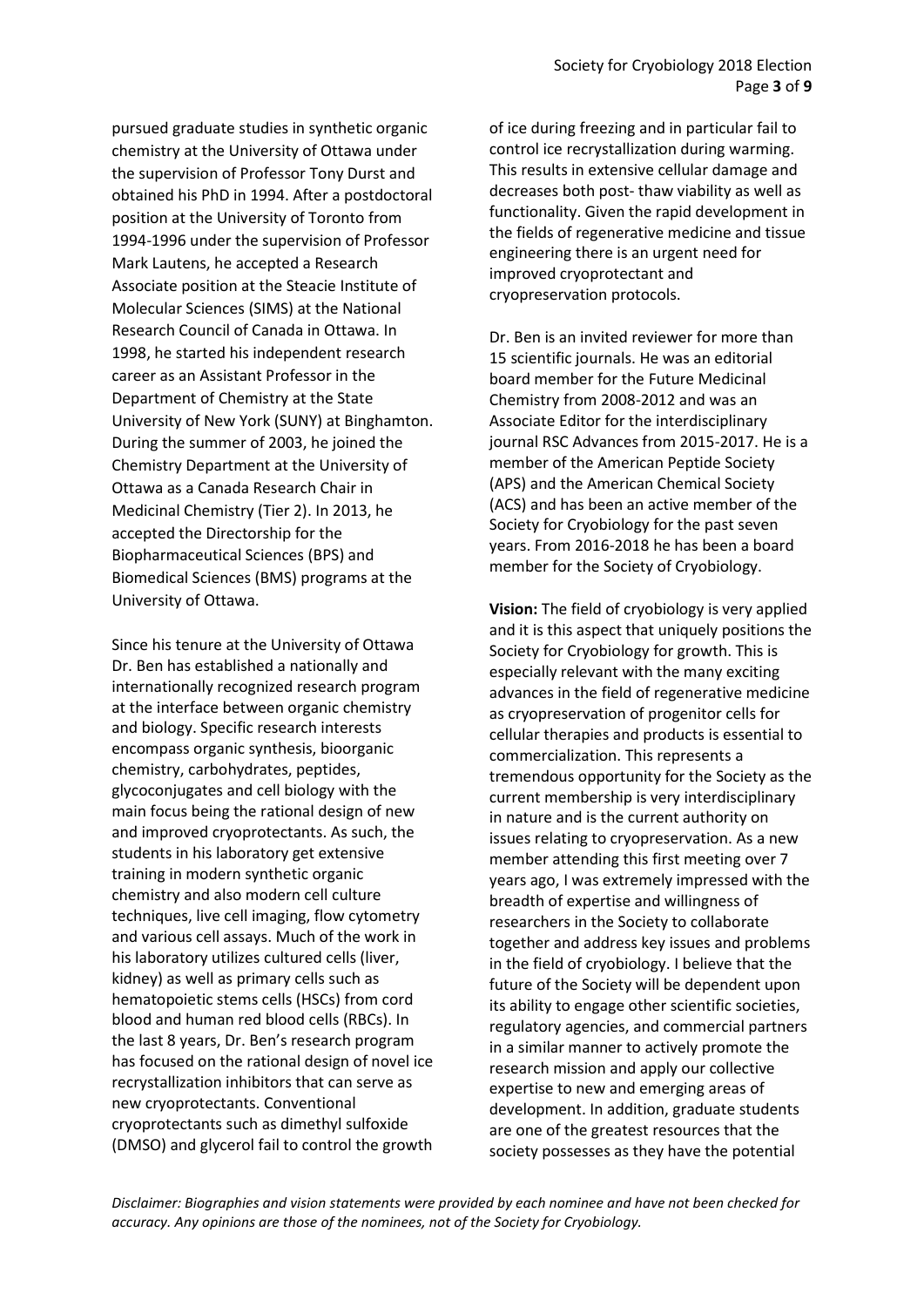to be the future researchers of the Society. To remain a viable scientific society, I believe that we need to refocus our efforts at attracting new members from the many interdisciplinary fields that benefit from knowledge of low temperature biology.

Declaration of Competing Interest: No actual or perceived competing interests in relation to the position for which I am a candidate.

# Ali Eroglu, Ph.D Medical College of Georgia, Augusta University, GA, United States

Biography: Ali Eroglu is a tenured Associate Professor at the Medical College of Georgia at Augusta University in Augusta, Georgia, USA. He graduated from the Veterinary Medical School of Istanbul University in Turkey with a DVM degree and completed his PhD in Reproductive Biology at the Justus-Liebig University in Germany. Subsequently, he worked at the Massachusetts General Hospital/Harvard Medical School as a postdoctoral research associate. His postdoctoral work focused on cell and tissue preservation with a particular interest in oocyte cryopreservation. In 2003, he joined the Medical College of Georgia as a faculty member. Dr. Eroglu has published numerous papers on cell and tissue cryopreservation and holds an international patent in this area. In addition to Cryobiology, his research interests include Regenerative Medicine and Epigenetics. His administrative responsibilities include serving as Director of the Human Cord Blood Stem Cell Bank and iPS Cell Core. Previously, he served as Director of the Transgenic and Embryonic Stem Cell Core Facility at the Medical College of Georgia. Dr. Eroglu has been a member of the Society for Cryobiology since 1997 and served on the Student Award Committee and Board of Governors between 2009 and 2012. He was a member of the Organizing and Scientific

Program Committee for the 37th Annual Meeting of the Society for Cryobiology. Currently, he serves on the editorial board of Cryobiology and has also served on the editorial board of Biology of Reproduction for several years.

Vision: Despite its increasing importance, Cryobiology is still underappreciated by other disciplines, policymakers, and funding agencies. Recognition of the importance of Cryobiology as a scientific discipline and availability of adequate research funding are vital to the future of our Society and scientific advancement in our field. If elected, I would work with fellow board members and focus my efforts on developing strategies (1) to raise the profile of our Society and Cryobiology as a scientific discipline, (2) to communicate the importance of Cryobiology research to policymakers and funding agencies, and (3) to strengthen interactions between our Society and related societies/industry.

Declaration of Competing Interest: I have no actual or perceived competing interests in relation to the position for which I am a candidate.

# Xiaoming He, Ph.D. University of Maryland, College Park, MD, United States

Biography: Dr. He is a Professor of Bioengineering at the University of Maryland. He received his PhD in 2004 from the University of Minnesota-Twin Cities with research focused on using both low and high temperatures for cancer therapy. His postdoc training in Massachusetts General Hospital/Harvard Medical School from 2004- 2007 was focused on cryopreservation of stem cells and reproductive cells by low-CPA vitrification and understanding of the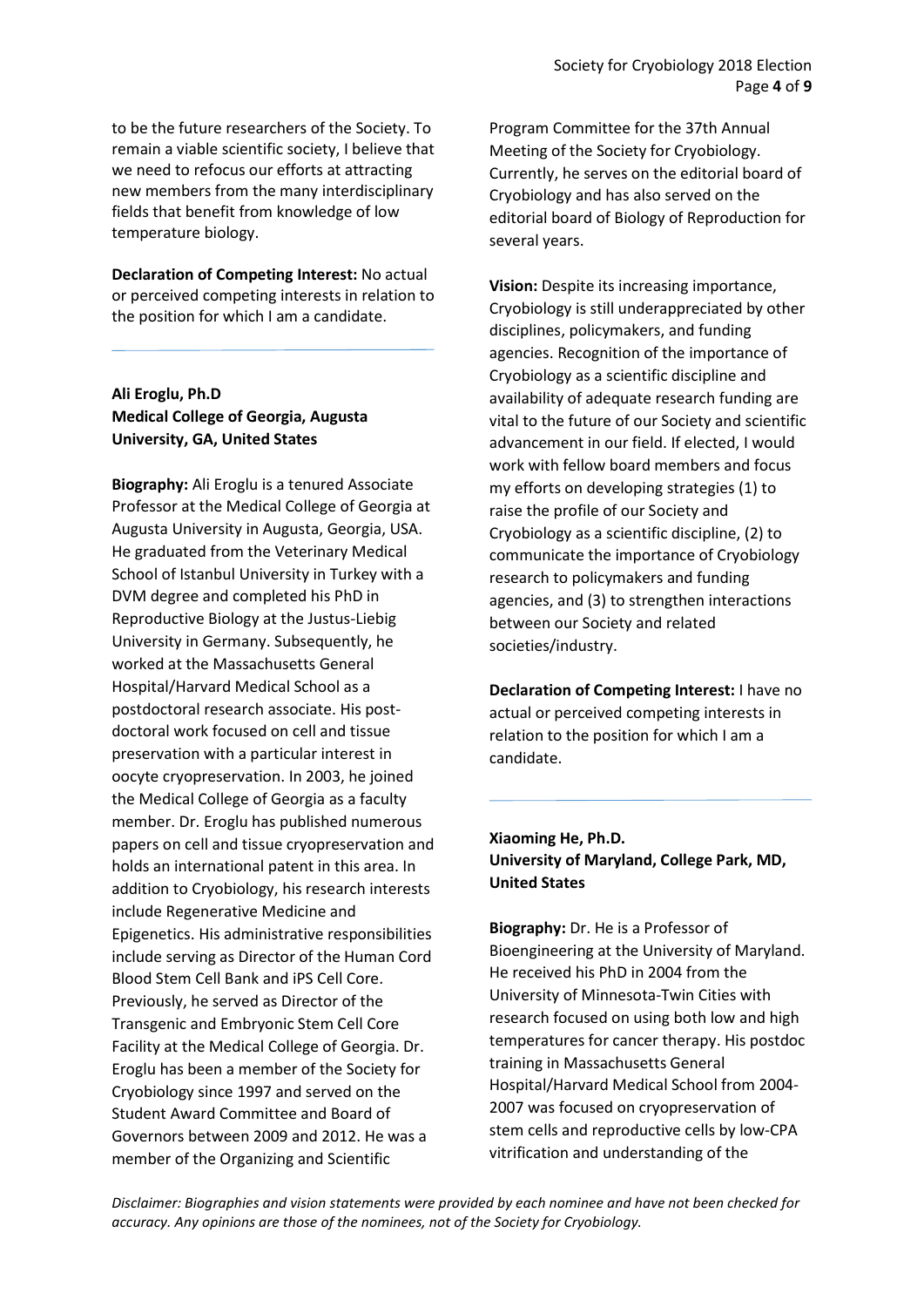physicochemical processes associated with biopreservation at ambient temperature. His current research is focused on developing micro and nanoscale biomaterials and devices to engineer totipotent, pluripotent, and multipotent stem cells for tissue regeneration, cancer therapy, and assisted reproduction. He has extensive experience on the application of hydrogel microencapsulation and nanotechnology for banking mammalian cells including various stem and reproductive cells with minimized organic solvents such as DMSO, and for enhancing the safety and efficacy of cryotherapy. Dr. He has published more than 100 papers and many of them are in highly ranked journals (impact factor > 10) such as Nature Communications, Advanced Materials, ACS Nano, ACS Central Science, and Advanced Functional Materials with him being the corresponding author. His pioneering work in the field has been rewarded by multiple NSF and NIH grants/awards and the American Cancer Society Research Scholar Grant. Dr. He is a reviewer of various funding agencies globally including the NIH, NSF, and American Heart Association in USA, Sir Jules Thorn Charitable Trust in UK, European Research Council, Canadian Institute of Health Research, Dutch Technology Foundation STW, Utrecht in The Netherlands, Swiss National Science Foundation, and Research Grants Council in Hong Kong. He is an associate editor of Journal of Medical Devices and editorial board member of Scientific Reports, and an academic editor of PLOS ONE. He is serving as the Vice Chair/Chair Elect of the American Society of Mechanical Engineers (ASME) Biotransport Committee. Lastly, he is an elected fellow of the American Institute of Medical and Biological Engineering (AIMBE) and the ASME.

Vision: Since my first attendance of the Society of Cryobiology Annual Meeting was in 2002, I have made many friends in this great community. I am grateful for the help on my research and services from multiple members who I was fortunate to meet through the

society. Therefore, I feel the society is like a big and warm family that can provide tremendous support for junior/mid-career researchers to grow and hopefully achieve their career goal. My vision is therefore to facilitate the growth of this family and the interactions among the family members. This includes the formation of mentorship pairs between our junior/mid-career members who might need help and the kind senior faculty in this family who have always been there to give a hand. Due to the multidisciplinary nature of my research, I have also been participating in the activities in other societies such as the ASME, Society for Biomaterials, and BMES. I will take advantage of every opportunity to promote the Society for Cryobiology among those communities. Lastly, as an editor of multiple journals, I will advocate the research from this community for publication in those journals to further broaden the impact of the work from this great community. Declaration of Competing

Declaration of Competing Interest: I have no actual or perceived competing interests in relation to the position of which I am a candidate.

### Peter Kilbride, Ph.D Asymptote, GE Healthcare, Cambridge, UK

Biography: Dr Peter Kilbride has been the Senior Research Scientist at Asymptote Ltd., now a subsidiary of General Electric Company, since 2015. In his position he has been involved in and managed a range of projects, including: Non-Newtonian cryopreservation techniques; Developing large volume freezedrying protocols for entomopathogenic fungi and lactobacillus bacteriai; Developing optimal cryopreservation techniques for regenerative medicine applications such as Tcell therapies; Working with GMP compliant cold-chain delivery; Working on thymus tissue cryopreservation; and Designing and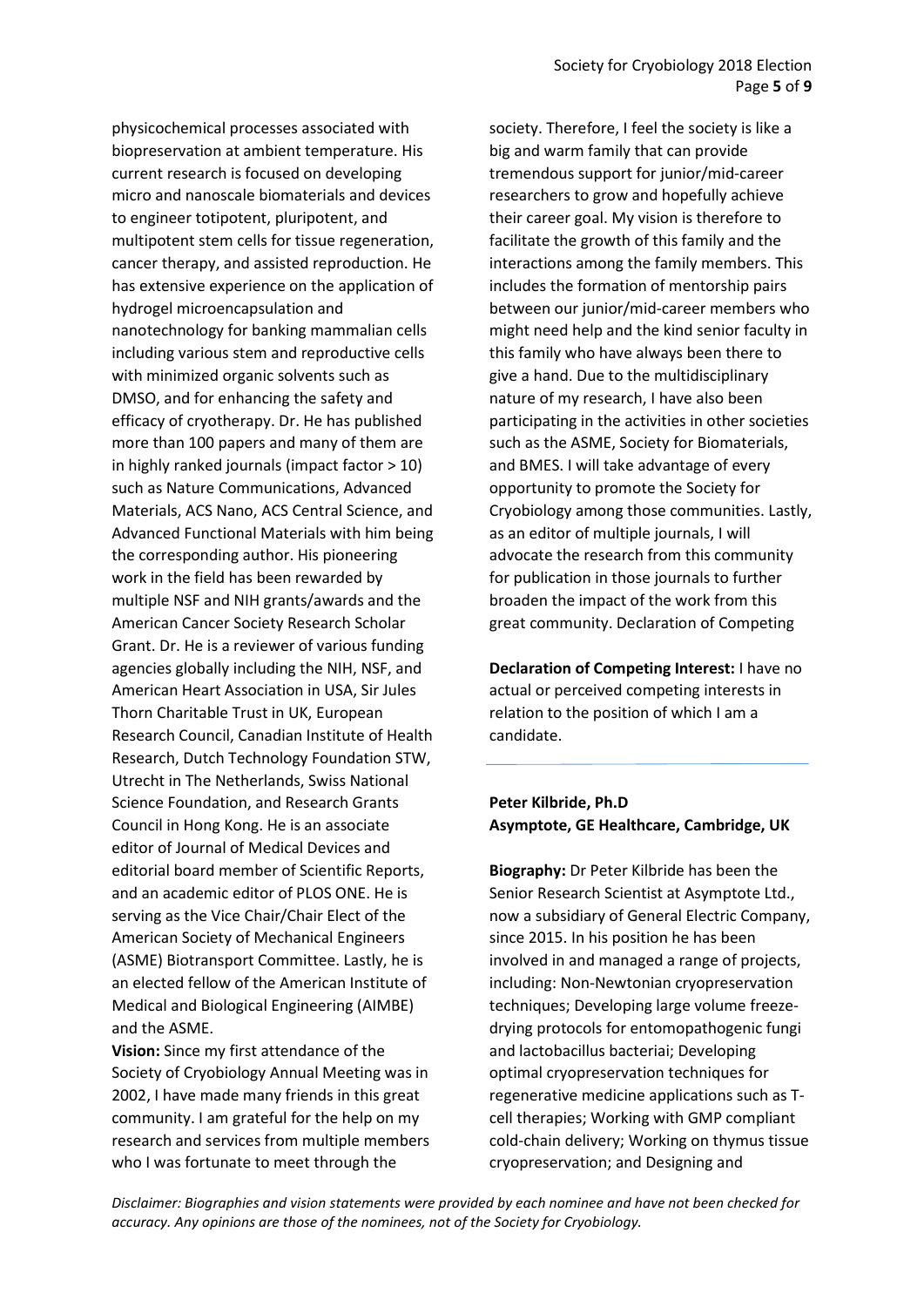constructing state-of-the-art cryolab facilities. These projects have received internal and external funding from the Medical Research Council (UK), Innovate UK, And the European Union.

Dr Kilbride obtained his Ph.D from University College London in the field of "Mathematics and Low Temperature Biology", in a joint program with Asymptote. His Ph.D focused on large volume cryopreservation of a bioartificial liver for clinical delivery. His undergraduate program was in Physics at King's College London, with his final project examining the detection of oral cancers using novel spectrographic techniques. A principal aim of his research involves linking together developments from different fields to benefit cryopreservation problems.

Dr Peter Kilbride has published eight first author papers in journals including Cryobiology, Tissue Engineering, PLoS One, PeerJ, and BioResearch Open Access.

Since 2013 he has been actively involved in the Society for Cryobiology including organising the ICYR events and for the 2016 conference and organising student moderator sessions for the 2017 meeting. He has been sitting on the Student and Publication committees of the Society since 2017.

He has been awarded the  $1<sup>st</sup>$  prize at the 2015 Organ Banking Summit; 1<sup>st</sup> prize for the Medical Research Council's Centenary Challenge writing competition in 2013; and best student presentation at the 2013 Society for Low Temperature Biology Annual Meeting.

Vision: If elected to the position of Governor in the Society for Cryobiology there are three primary areas I would like to develop further.

The first is to develop a career development programme that focuses on students and early-stage researchers. I would do this through designing career focused online content and organising career-led events

during the Society's meetings. I think it is important to connect junior cryobiologists to senior scientists as it can be a mutually beneficial relationship.

The second strand would be to help standardise the field and cement the Society as the go-to experts in cryobiology, through an increase in publishing general cryopreservation protocols and gold standard techniques to develop new protocols (such as criteria for post-thaw tests, time points, regulatory approval etc.). There are many cryo groups not involved in the society and as well as helping to standardise the field, this would increase the profile and perhaps membership of the society.

The third area I would like to pursue would involve increasing the profile of the Society in disparate cryopreservation groups, and increase industrial sponsorship of the Society in areas such as regenerative medicine where the criticality of cryopreservation is becoming more widely appreciated.

Declaration of Competing Interest: I have no actual or perceived competing interests in relation to the position for which I am a candidate

### Estefania Paredes, Ph.D University of Vigo, Spain

Biography: Estefania Paredes is a Research Professor at the Universidade de Vigo, Spain. She received a degree in Oceanography from Universidade de Vigo in 2008. Estefania received her PhD in Oceanography in 2014 with several awards and honours from her own university and the Royal Academy of Doctors of Spain as well as a patent.

Her PhD focussed on the Cryopreservation of marine invertebrate early-life stages and the development of applications for Ecotoxicology and Aquaculture. During her PhD years she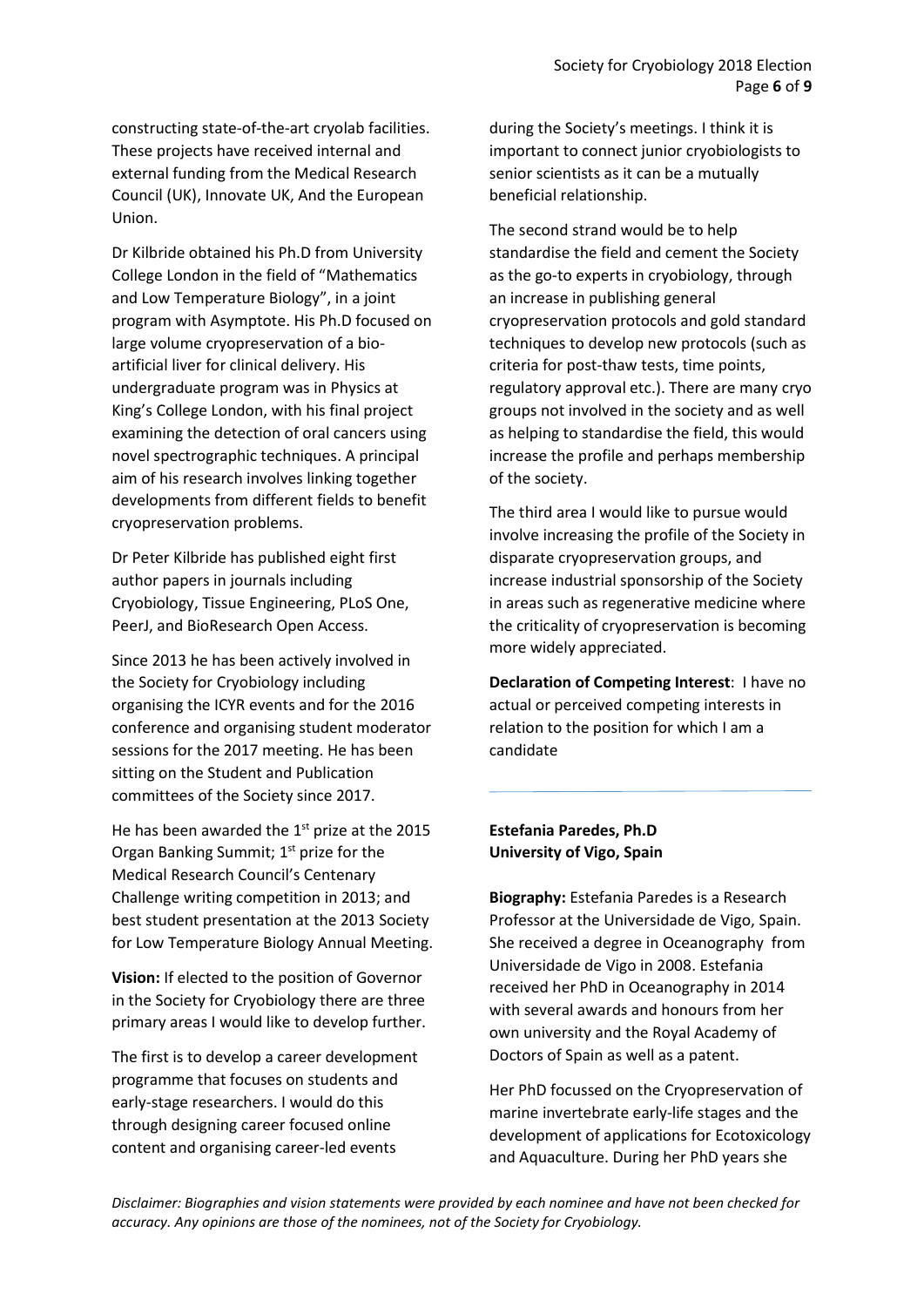enjoyed several research stays in New Zealand at Cawthron Institute under the direction of Dr. Serean Adams and in USA at the University of Tennessee under the direction of Dr. Peter Mazur and his research fellows, Dr. Stanley Leibo and Dr. Fritz Kleinhans.

She moved to Mazur´s lab in 2014 for her postdoc until 2016. Where she focussed her interest on vitrification and ultra-fast laser warming working in several test organisms like mice, zebrafish or yeast. During her postdoc years she had participated in projects funded by NIH or SBIR from the US government. In 2017 she moved back to Spain and got involved in several projects that obtained H2020 European funding in order to start her own lab at the marine research station ECIMAT that belongs to the Universidade de Vigo. She presently leads the Marine Biological Resource Functional Preservation Service at the Universidade de Vigo, which is tightly involved in the EMBRC "European Marine Biological Resource Centre".

After being in the research field of cryobiology since 2008 when she started her PhD, Estefania current research interests are the development of cryopreservation protocols for marine organisms using the latest technology and methods available within the cryobiology community. Study the specific challenges of applying vitrification to aquatic species and further the basic knowledge on marine organism's cells and behaviour during cryopreservation both from the theoric and practical point of view. Estefania has worked in developing cryopreservation protocols for 6 species of marine invertebrates, more than a dozen species of marine microalgae, mice, zebrafish and yeast.

She has been a member of the Society for Cryobiology since 2010 and she has been awarded with the student travel award several times and later she has organized, chaired and co-chaired several sessions in the

2015 and 2016 meetings in Ostrava and Ottawa. Dr. Paredes has also been active with the International Young Cryobiology Researchers (ICYR) group, she was involved in different parts of the organization of the ICYR activities in 2016 and 2017. She currently serves in the Awards committee and the Student committee.

Vision: The cryobiology research community has two very unique qualities, first of all it is highly interdisciplinary which, is a source for new approaches and ideas. Secondly, but not less important, the cryobiology research community is quite tightly interconnected and interrelated and that is mostly due to the role of the Society for Cryobiology and it´s efforts to provide an open environment for researchers to interact, exchange ideas and work together. I believe these two factors must be treasured by encouraging all those who approach Cryobiology from a side discipline to become members, interact and stay in the field so we all can benefit from new technologies being developed, new points of view, new approaches. Everyone in the Society has/knows something that will contribute to the advance of the field and that makes us stronger as a discipline.

I would be honoured to serve the Society as a Governor-at-Large. If elected, I will pursue the following initiatives: I would like to keep promoting and caring for the role of the student members and those new ones approaching the Society as part on my involvement with the committees I am currently working on paying special attention to ICYR, student awards and communication. I would also like to re-inforce the presence of the Society in Social Media and Media in general, as means for the members to keep in touch and minimizing the gap between professors and students to facilitate interaction. Finally, I am also interested in enhancing the role of postdocs and young faculty in the society with the purpose of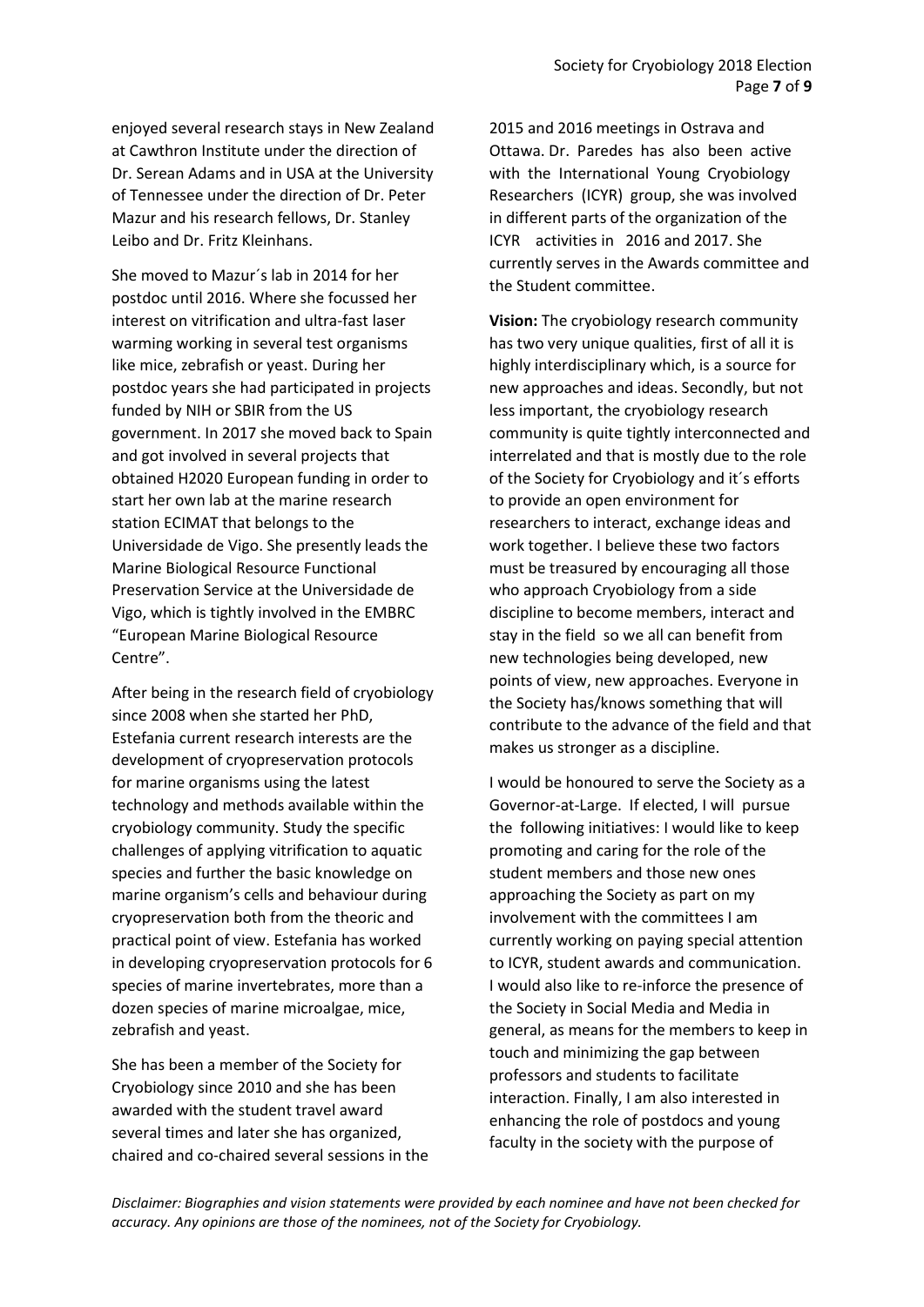providing chances for moving forward their career and or keep collaborations in the field of cryobiology in their future research. I strongly believe that Investing in the actual students, postdocs and young faculty that, will become the leaders of their fields in the future, is a good way to ensure the long term good health of the Society.

Declaration of Competing Interest: I have no actual or perceived competing interests in relation to the position for which I am a candidate.

### Gang Zhao, Ph.D. University of Science and Technology of China, Hefei, China

Dr. Gang Zhao has been a professor at University of Science and Technology of China (USTC), the director of Laboratory of Cryobiomedical Engineering and the deputy director of Biomedical Engineering Research Center at USTC. Dr. Zhao received his doctoral degree in 2004, studying cell cryopreservation under the guidance of Dr. Dayong Gao, and completed a postdoctoral fellowship with Prof. Jiming Yang, working on the thermodynamics of cryobiology. He was a JSPS (Japan Society for Promotion of Science) research fellow with Prof. Takamatsu Hiroshi at Kyushu University working on cryobiophysical properties of endothelial cells. In addition, Dr. Zhao received the Anhui Provincial Award for Science and Technology in 2010 and the Career Award for Young Teachers of USTC in 2013. His research interests include cryobiology, micro/nanotechnologies, biomedical microsystems and intelligent instruments. He has published over 110 research papers and holds more than 20 patents.

Dr. Zhao has been an active member of the Society for cryobiology, ASME, IEEE, and TERMIS. He is a member of the editorial board for Biopreservation and Biobanking, and he

was also the Guest Editor of CryoLetters. Currently, Dr. Zhao is serving as a member of the board of governors (Class of 2017) for our society for cryobiology, and he also belongs to both the SfC Membership and the Publication Committees. During the term of office, he successfully hosted CRYO2017, as the Conference Co-Chairman, where he mobilized more than 30 volunteers to ensure that everything can go efficiently during the meeting. Under the great effort of Dr. Zhao and the local committee, the annual meeting has been very successful. He was also the deputy secretary general for the 41st Annual Meeting of the Society for Cryobiology in 2004 (Beijing). More recently, he was an invited keynote speaker and session chair at the 54th Annual Meeting of the Society for Cryobiology (2017, Hefei), an invited speaker and session chair at the 51st Annual Meeting of the Society for Cryobiology (2014, Savannah, Georgia). Dr. Zhao is also an active member and one of the main leaders for several BME related Chinese academic societies.

Vision: The Society for Cryobiology has made a profound impact on the exploration of life in the frozen world since its founding. A new generation of young scientists is attracted to this amazing subject Cryobiology. Many of you may have observed the increasing submissions of research articles by Chinese authors to the journal of Cryobiology and CryoLetters, which is ultimately a bright spot for Society of Cryobiology and also prompt the new opportunity for developing our scientific discipline in China. I believe we need to attract more Chinese colleagues to join the society for a prompt advance of Cryobiology. After successfully hosting of CRYO2017, I am utterly optimistic that we can drive smart brains into the field of Cryobiology, which will eventually serve our Society and produce advanced development in the lowtemperature science and technology. If I am elected to serve on the Board of Governors, I can be in a better position to support the